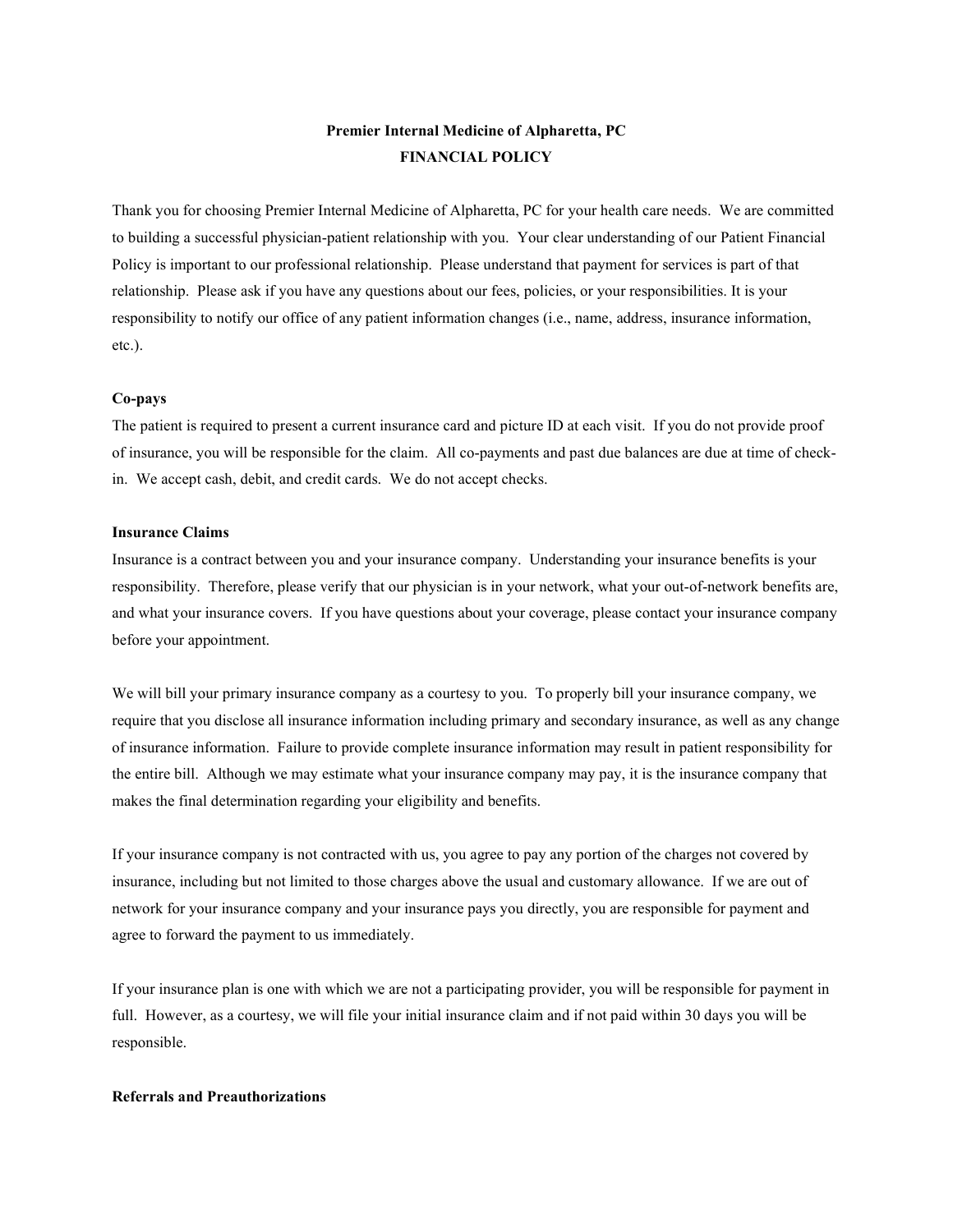Certain health insurances (HMO, POS, etc.) require that you obtain a referral or prior authorization from your Primary Care Provider (PCP) before visiting a specialist. If your insurance company requires a referral and/or preauthorization, you are responsible for obtaining it. Failure to obtain the referral and/or preauthorization may result in a lower or no payment from the insurance company, and the balance will be your responsibility. Alternative payment arrangements or rescheduling of your appointment may be necessary if not obtained.

#### Self-pay Accounts

Self-pay accounts are patients without insurance coverage, patients covered by insurance plans in which the office does not participate, or patients without an insurance card on file with us. It is always the patient's responsibility to know if our office is participating with their plan. If there is a discrepancy with our information, the patient will be considered self-pay unless otherwise proven. Self-pay patients are required to submit full payment at the time of service. Please ask to speak with a billing coordinator to discuss a mutually agreeable payment plan. It is never our intention to cause hardship to our patients, but only to provide them with the best care possible and the least amount of stress.

#### Missed Appointments

Premier Internal Medicine of Alpharetta, PC requires 24-hour notice of appointment cancellation. Appointments missed that are not previously canceled may be charged a no-show fee of \$50.00.

#### Medical Record Copies

Patients requesting copies of medical records will be charged:

\$15 – under 10 pages \$25 – under 20 pages  $$35 - 21$  to 49 pages  $$50$  – over 50 pages

### Outstanding Balance Policy

It is our office policy that all past due accounts will be sent two statements. If payment is not made on the account, a single phone call will be made to try to make payment arrangements. If no resolution can be made, the account will be sent to the collection agency, and may result in discharge from the practice.

In the event an account is turned over to collections, the person financially responsible for the account will be responsible for all collections costs, including attorney fees and court costs.

Regardless of any personal arrangements that a patient might have outside of our office, if you are over 18 years of age and receiving treatment, you are ultimately responsible for payment of the service. Our office will not bill any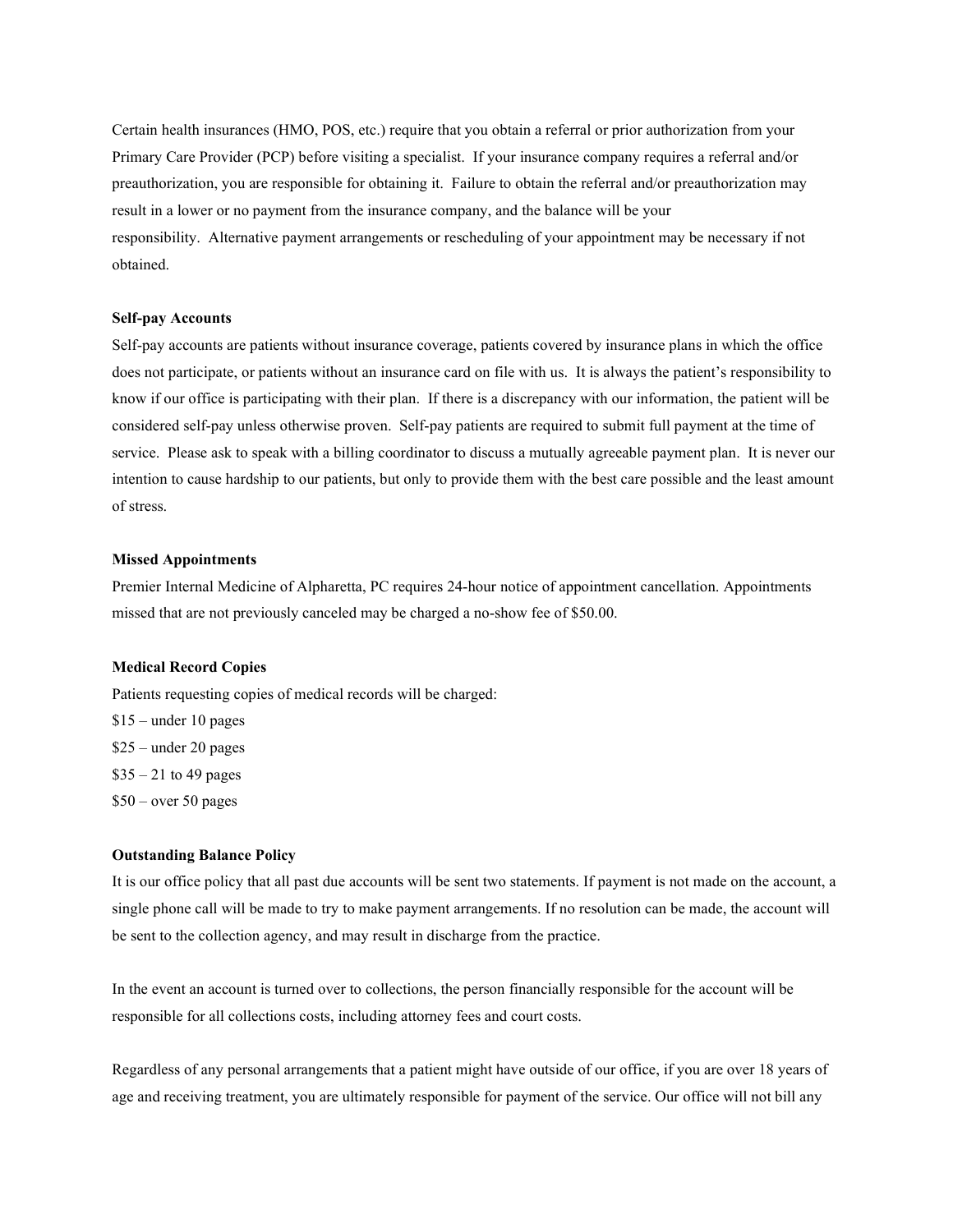other personal party.

This financial policy helps the office provide quality care to our valued patients. If you have any questions or need clarification of any of the above policies, please feel free to contact us.

PREMIER INTERNAL MEDICINE OF ALPHARETTA, PC RESERVES THE RIGHT TO CHANGE AND/OR MODIFY THE INFORMATION AT ANY TIME.

### AUTHORIZATION FOR TREATMENT AND ASSIGNMENT OF BENEFITS

I have the legal authority to authorize the examination and treatment of the undersigned by Premier Internal Medicine of Alpharetta, PC, and its staff. I authorize all insurance benefits be paid directly to Premier Internal Medicine of Alpharetta, PC.

### RELEASE OF BILLING INFORMATION

I authorize Premier Internal Medicine, PC to bill my health insurance company for services provided to the named individual listed on this form. I agree and acknowledge that my signature on this document authorizes Premier Internal Medicine of Alpharetta, PC to submit claims for services rendered without obtaining my signature of each claim to be submitted for myself and/or dependents and that I will be bound by this signature as though the undersigned had personally signed the claim.

#### RECEIPT OF NOTICE OF PRIVACY PRACTICES

I acknowledge that I have received a copy of Notice of Privacy Practices from Premier Internal Medicine of Alpharetta, PC.

## AUTHORIZATION TO VIEW EXTERNAL PRESCRIPTION HISTORY

I authorize Premier Internal Medicine of Alpharetta, PC to view my prescription history from external sources.

## OFFICE POLICY

Thank you for choosing Premier Internal Medicine of Alpharetta, PC for your health care needs. To make your transition to our practice as seamless as possible, please review and sign to following office policies. Please feel free to seek clarification at any time regarding any of our policies.

### Patient Identification

 All patients must complete our New Patient Packet prior to seeing the doctor. We must obtain a copy of a valid government issued picture ID and current valid insurance card. Without the proper ID, you will not be seen. If you fail to provide us with the correct insurance information in a timely manner, you may be responsible for the balance of a claim.

#### Cell Phones

We ask that you do not use cell phones in our clinical areas.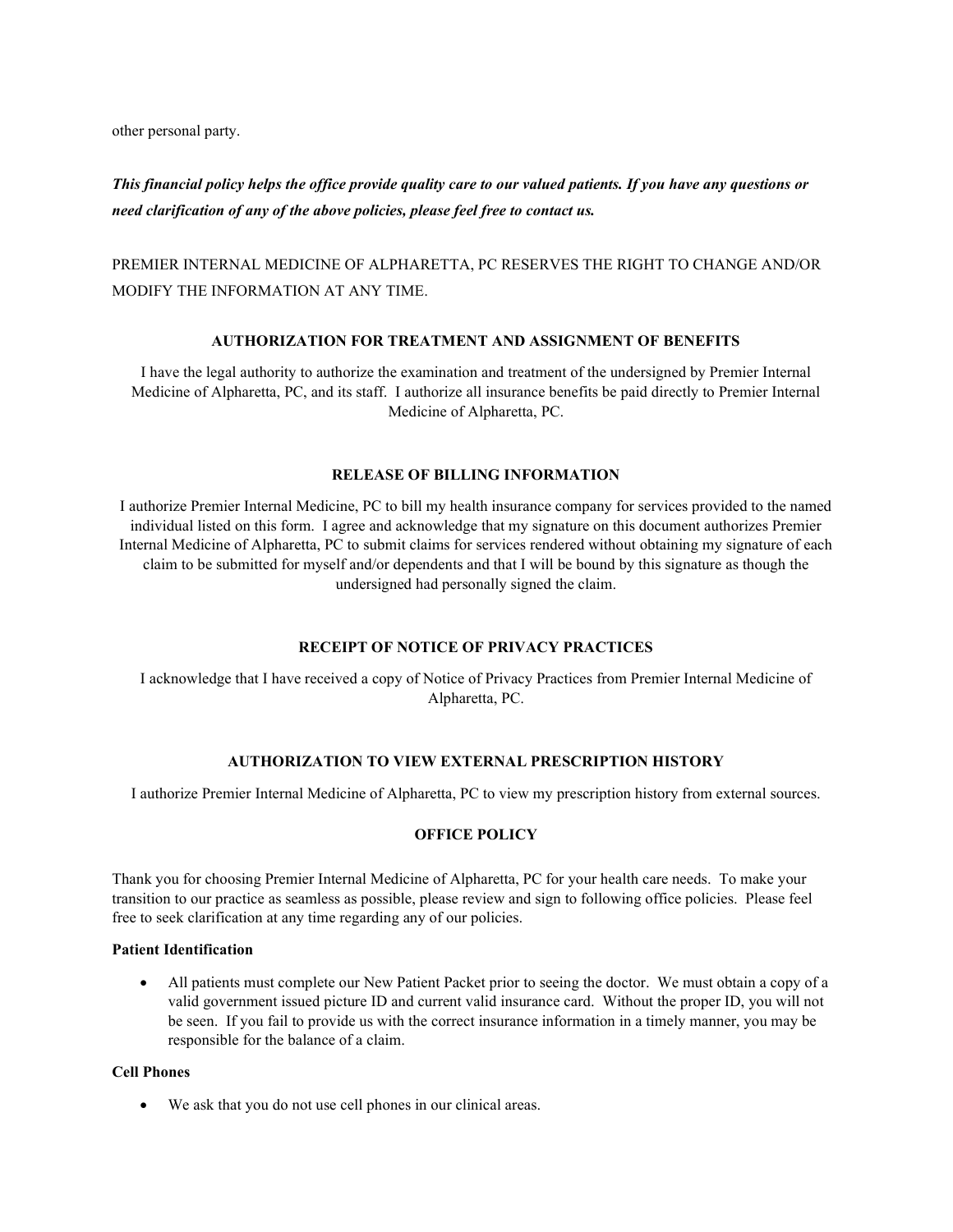## Referrals & Prior Authorizations

 Please allow 7 business days for referrals/authorizations to be approved. When providing information to us to initiate a referral, please provide the provider's name, address, phone number and date of appointment. It is your responsibility to ensure a referral is active BEFORE being seeing by a specialist.

## Medications and Prescriptions Refills

- Please bring ALL medication bottles currently being taken, including over the counter medication, with you to each office visit.
- All prescription refills require 24-48 hours' notice to our staff to process. Please call to request refills or utilize the patient portal.
- Please note that if you call to request a refill and are overdue for a follow-up visit and/or blood work, the physician may agree to call in enough medication until you are able to schedule an office visit (2 weeks maximum). If is your responsibility to schedule an appointment before you run out of medication. You should always schedule your next visit before you leave our office.
- We do not call in new prescriptions without being seen in the office. This includes antibiotics.
- If you are having side effects or need a change in the dosage of your medication, please call the office to schedule an appointment to discuss with the physician in detail and to explore alternative options.
- Prior authorizations are subject to a fee of \$30.

## After Hours and Emergency Care

- Please call 678-369-6993 after hours for non-life-threatening matters that cannot wait until normal business hours.
- Please call 911 or report to the nearest ED immediately for life-threatening or urgent medical concerns.

## Messages

 We encourage our patients to contact us through the patient portal for general questions and/or concerns. Our goal is to respond the same day. Non-urgent messages will be returned within 48 hours.

## Cancellations & Missed Appointments

- Appointment times are an important commitment of reserved time for you and the physician and practice. Missed appointments create an interruption for the staff and other patients on the schedule.
- It is your responsibility to confirm your appointment with our office or if needed kindly cancel your appointment within 24 hours.
- No Show Policy No Show is defined as when a patient has a scheduled appointment and does not show up as scheduled and without cancellation notification to the office.
	- $\blacksquare$  1<sup>st</sup> No Show Office will notify patient by phone or letter to remind patient of no-show policy.
	- $\blacksquare$  2<sup>nd</sup> No Show Office will assess and collect a \$50.00 no-show fee prior to scheduling any further appointments.
	- $\blacksquare$  3<sup>rd</sup> No Show Office will notify patient by mail indicating termination of services. Termination of services will include a grace period of 30 days for prescription refills. It will be the patient's responsibility to find a new primary care physician and contact his/her insurance carrier for assistance with finding another physician.
	- o All No-Show Occurrences are subject to a \$50.00 fee.

## Late for Appointment

Please kindly give us a call if you are running behind for your appointment. If you are more than 15 minutes late when arriving for your scheduled appointment, you may be asked to reschedule.